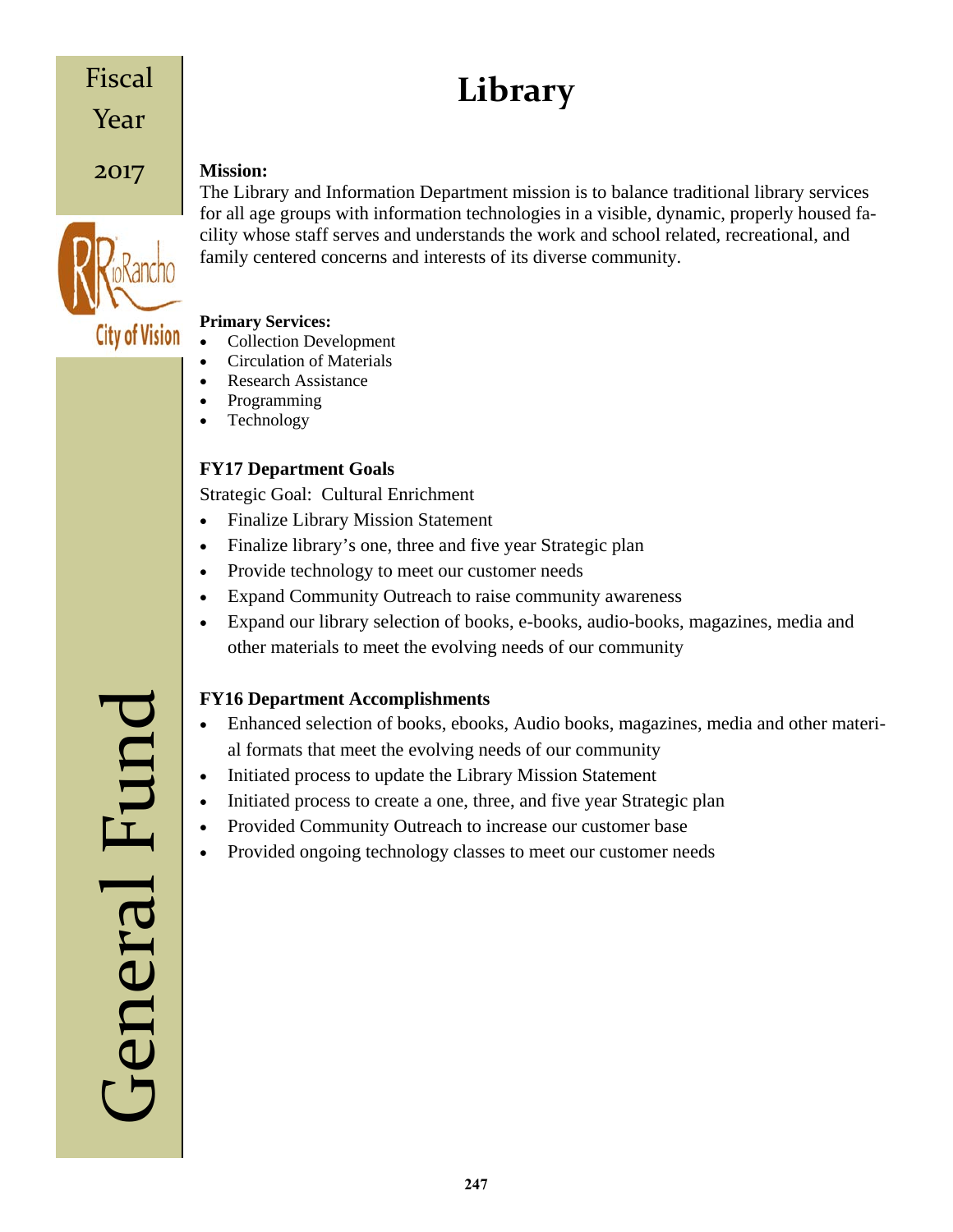| Fiscal                | <b>LIBRARY AND INFORMATION SERVICES</b>                                                  |         |         |         |         |  |  |  |  |
|-----------------------|------------------------------------------------------------------------------------------|---------|---------|---------|---------|--|--|--|--|
| Year                  | Performance Indicators                                                                   |         |         |         |         |  |  |  |  |
|                       | <b>Goal: QUALITY OF LIFE</b>                                                             |         |         |         |         |  |  |  |  |
| 2017                  | Provide quality of life services to meet community needs, assuring that there are strong |         |         |         |         |  |  |  |  |
|                       | relationships with all sectors of the community and ample opportunities for citizen      |         |         |         |         |  |  |  |  |
|                       |                                                                                          |         |         |         |         |  |  |  |  |
|                       |                                                                                          | 2014    | 2015    | 2016    | 2017    |  |  |  |  |
|                       | Indicator                                                                                | Actual  | Actual  | Target  | Target  |  |  |  |  |
| <b>City of Vision</b> | <b>Service: Collection Development</b>                                                   |         |         |         |         |  |  |  |  |
|                       | Visitor Gate Count                                                                       | 340,059 | 315,405 | 331,175 | 341,110 |  |  |  |  |
|                       | Library Cards Issued                                                                     | 6,432   | 5,517   | 5,793   | 5,967   |  |  |  |  |
|                       |                                                                                          |         |         |         |         |  |  |  |  |
|                       | <b>Service: Collection Circulation</b>                                                   |         |         |         |         |  |  |  |  |
|                       | Circulation Transactions                                                                 | 686,638 | 648,683 | 681,117 | 701,550 |  |  |  |  |
|                       | <b>Service: Reference and Public Inquiries</b>                                           |         |         |         |         |  |  |  |  |
|                       | Reference/Information Services Transactions                                              | 40,118  | 45,539  | 47,816  | 49,251  |  |  |  |  |
|                       |                                                                                          |         |         |         |         |  |  |  |  |
|                       | Service: Educational, Cultural, & Entertainment Programming<br>Program Attendance        | 18,233  |         | 21,427  |         |  |  |  |  |
|                       |                                                                                          |         | 20,407  |         | 22,070  |  |  |  |  |
|                       |                                                                                          |         |         |         |         |  |  |  |  |
|                       |                                                                                          |         |         |         |         |  |  |  |  |
| Fur                   |                                                                                          |         |         |         |         |  |  |  |  |
|                       |                                                                                          |         |         |         |         |  |  |  |  |
|                       |                                                                                          |         |         |         |         |  |  |  |  |
|                       |                                                                                          |         |         |         |         |  |  |  |  |
| General               |                                                                                          |         |         |         |         |  |  |  |  |
|                       |                                                                                          |         |         |         |         |  |  |  |  |
|                       |                                                                                          |         |         |         |         |  |  |  |  |
|                       |                                                                                          |         |         |         |         |  |  |  |  |
|                       |                                                                                          |         |         |         |         |  |  |  |  |
|                       |                                                                                          |         |         |         |         |  |  |  |  |
|                       |                                                                                          |         |         |         |         |  |  |  |  |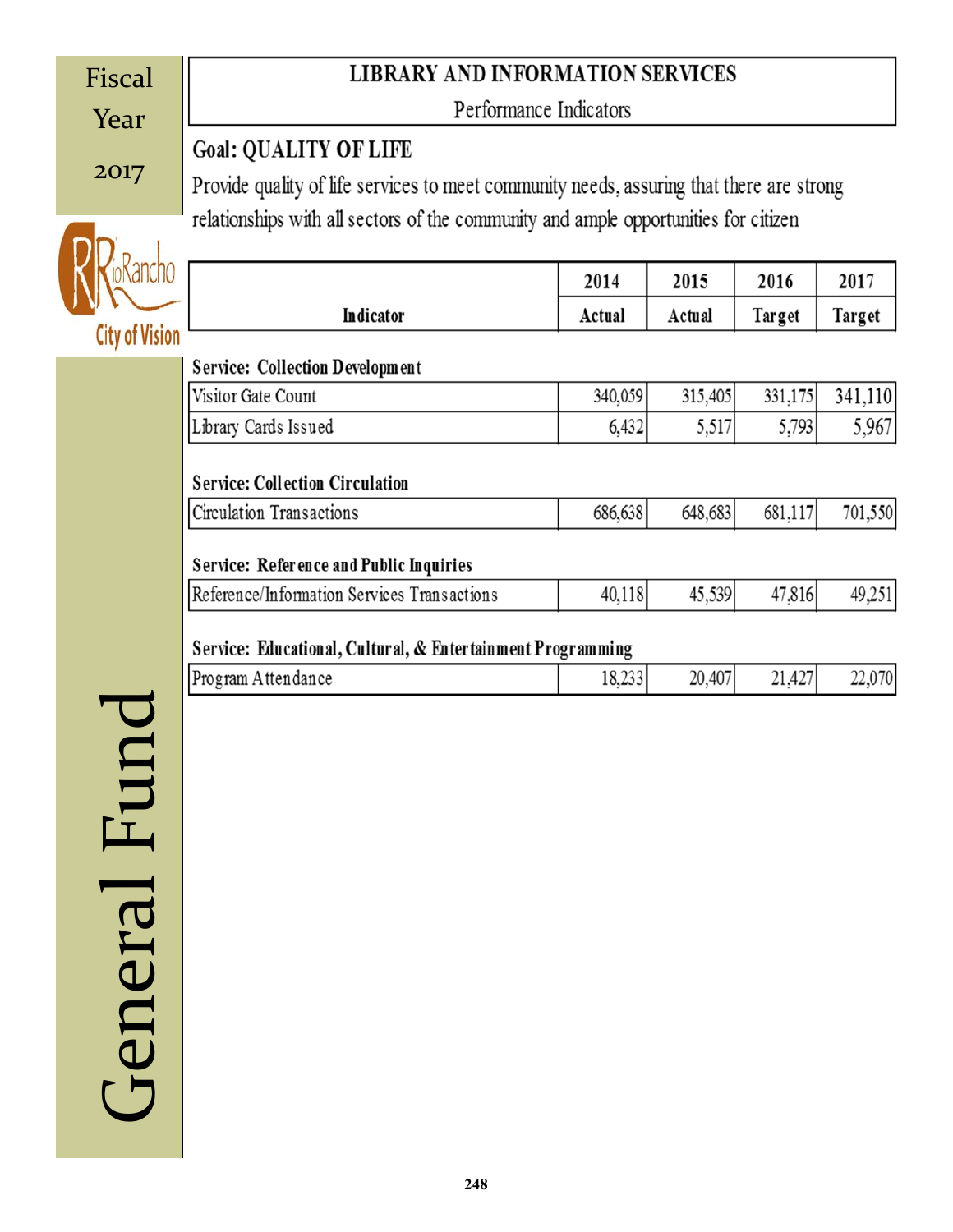